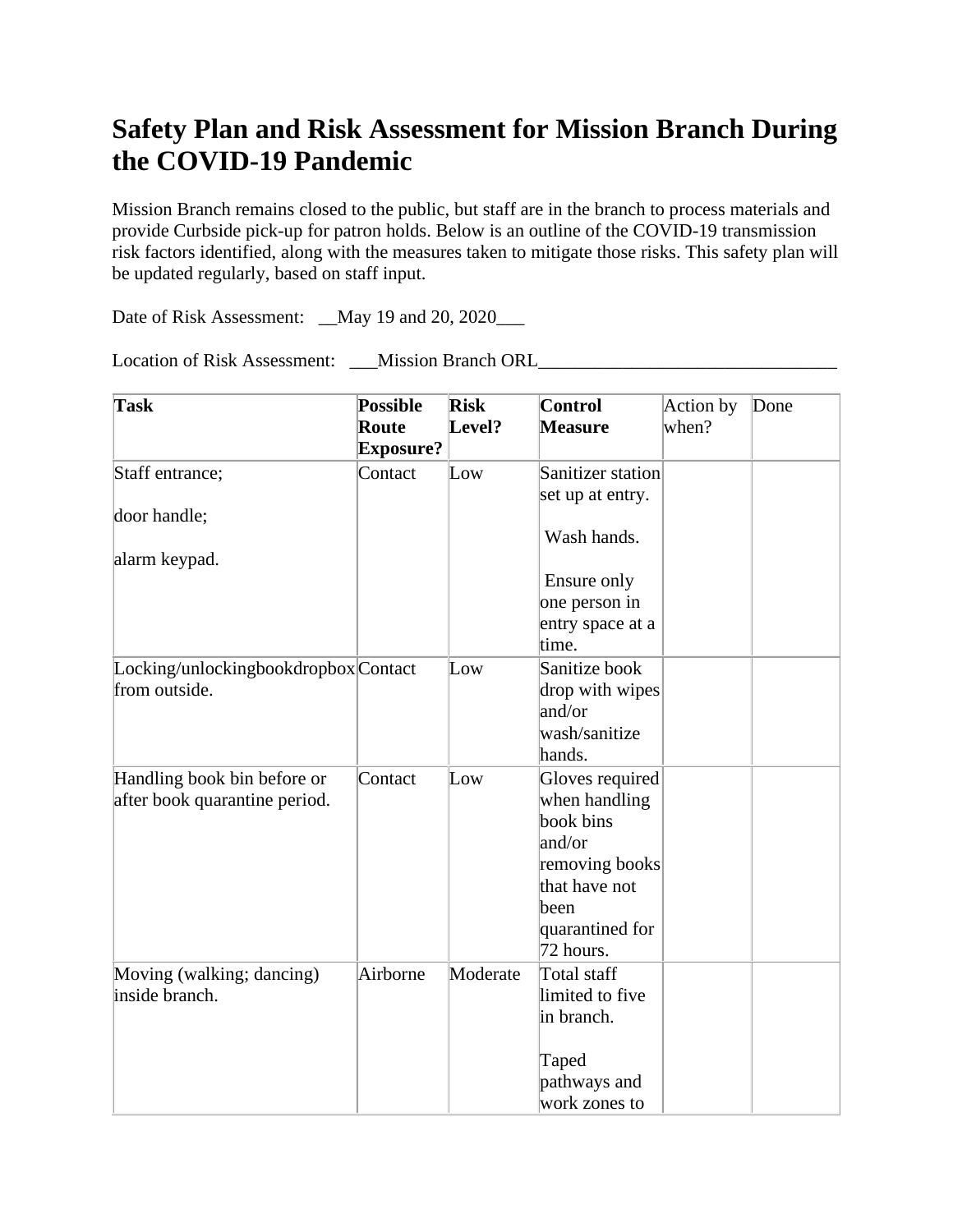| maintain 2m<br>separation.                                                 |
|----------------------------------------------------------------------------|
| Staff<br>communication:<br>"I need to get<br>over there. Can<br>you move?" |

| <b>Task</b>                          | <b>Possible</b>  | <b>Risk</b>                             | <b>Control Measure</b>                                                            | Action | Done |
|--------------------------------------|------------------|-----------------------------------------|-----------------------------------------------------------------------------------|--------|------|
|                                      | Route            | Level?                                  |                                                                                   | by     |      |
|                                      | <b>Exposure?</b> |                                         |                                                                                   | when?  |      |
| Shelving<br>books                    | Contact $+$      | Low-<br>Moderate                        | Sanitize cart before and after use.                                               |        |      |
|                                      | Airborne         |                                         |                                                                                   |        |      |
|                                      |                  |                                         | Maintain 2m separation through taped<br>pathways and staff communication.         |        |      |
| Holds<br>checkout                    | Contact $+$      | $_{\text{Low-}}$<br>Moderate after use. | Sanitize work zone surfaces before and                                            |        |      |
| work zone                            | Airborne         |                                         |                                                                                   |        |      |
|                                      |                  |                                         | Maintain 2m separation through taped<br>work zones and staff communication.       |        |      |
| Passing holds Airborne<br>to patron. |                  |                                         | Moderate <sup>2</sup> m separation to be maintained between<br>staff and patrons. |        |      |
|                                      |                  |                                         | Exterior signage and taped line up and<br>pick up area.                           |        |      |